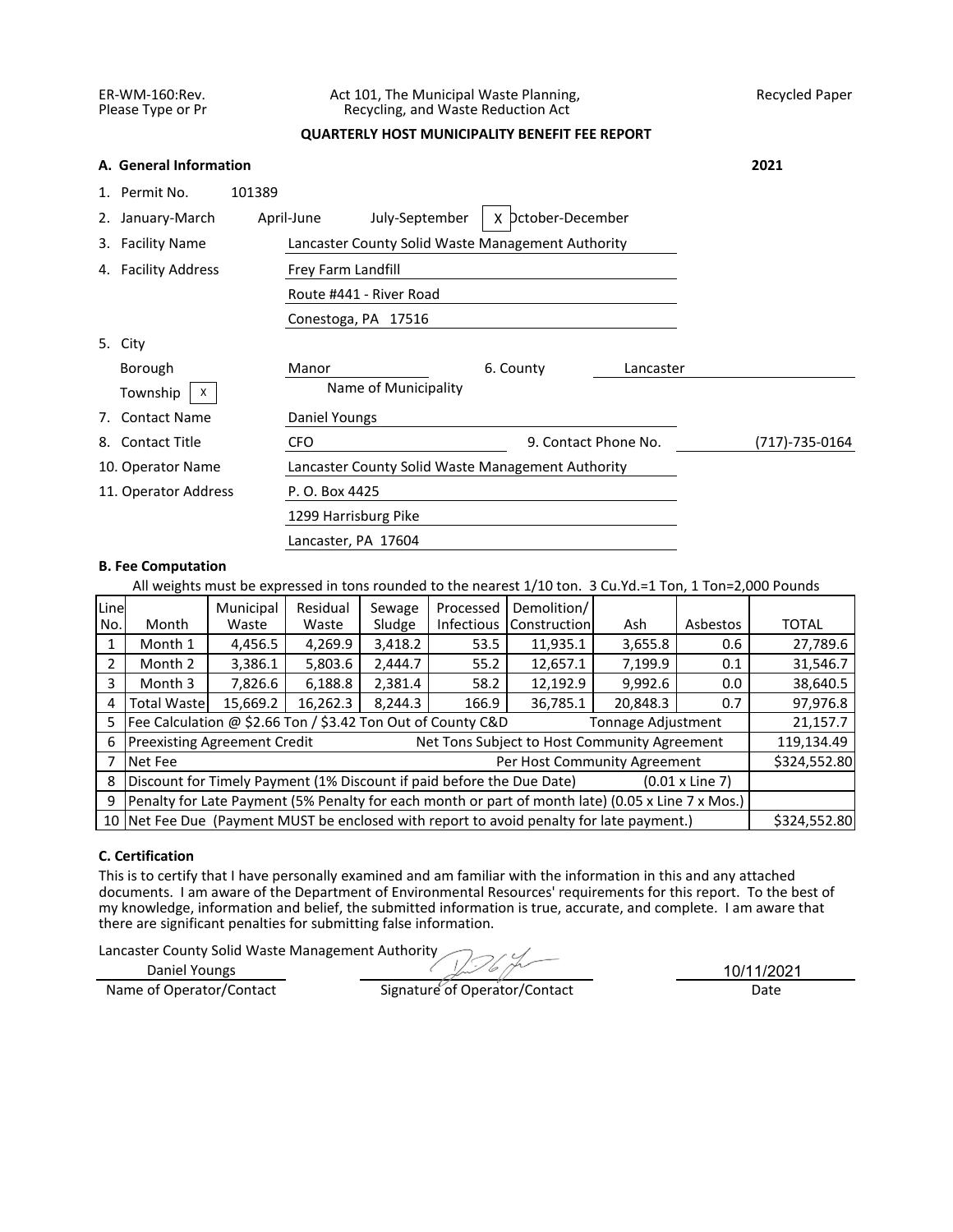

### **Municipal Waste Landfill and Resource Recovery Quarterly Operations and Recycling Fee Report**

Report generated On : 10/11/2021 15:29:19PM

Page 1 of 4

#### **A. General Information**

- 1. Permit No. : 101389
- 2. Quarter : July-September
- 3. Year : 2021
- 4. Facility Information Change Indicator : No
- 5. Facility Name : LCSWMA Frey Farm Landfill
- 6. Facility Mailing Address : 1299 Harrisburg Pike, PO Box 4425, Lancaster, PA 17604
- 7. Host Municipality :
- 8. County : LANCASTER
- 9. Facility Contact Name : Aaron Cutarelli

10. Phone No. : 717-874-4435

|                |                                                                                                            |                        |                        |                         |                                    | B <sub>11</sub> Recycling Fee Computation (check payable to Recycling Eynd) Express all <u>weights</u> in tons rounded to nearest ONE <sub>T En</sub> y Haton, (1), 3 Cu. Yd <sub>AUI</sub> Ton, 1 Ton 52,000 pounds. |                  |                  | Total            |  |  |
|----------------|------------------------------------------------------------------------------------------------------------|------------------------|------------------------|-------------------------|------------------------------------|-----------------------------------------------------------------------------------------------------------------------------------------------------------------------------------------------------------------------|------------------|------------------|------------------|--|--|
| No.            |                                                                                                            | Waste Weight<br>(tons) | Waste Weight<br>(tons) | Sludge Weight<br>(tons) | <b>Infectious Weight</b><br>(tons) | <b>Construction Weight</b><br>(tons)                                                                                                                                                                                  | Weight<br>(tons) | Weight<br>(tons) | Weight<br>(tons) |  |  |
|                | July                                                                                                       | 4,456.6                | 4,270.0                | 3,418.3                 | 53.5                               | 11,935.2                                                                                                                                                                                                              | 3,655.8          | 0.6              | 27,790.0         |  |  |
| $\mathbf{2}$   | August                                                                                                     | 3,386.1                | 5,803.6                | 2,444.7                 | 55.2                               | 12,657.1                                                                                                                                                                                                              | 7,199.9          | 0.1              | 31,546.7         |  |  |
| 3              | September                                                                                                  | 7,826.6                | 6,188.8                | 2,381.4                 | 58.2                               | 12,192.9                                                                                                                                                                                                              | 9,992.6          | 0.0              | 38,640.5         |  |  |
| $\overline{4}$ | Total                                                                                                      | 15,669.3               | 16,262.4               | 8,244.4                 | 166.9                              | 36,785.2                                                                                                                                                                                                              | 20,848.3         | 0.7              | 97,977.2         |  |  |
| 5              | Nonprocessible Waste (Resource Recovery Facilities); Process Residue or ADC (Landfills) (Tons)<br>26,228.8 |                        |                        |                         |                                    |                                                                                                                                                                                                                       |                  |                  |                  |  |  |
| 6              | 71,748.4<br>Net Waste (Tons)                                                                               |                        |                        |                         |                                    |                                                                                                                                                                                                                       |                  |                  |                  |  |  |
| $\tau$         | Fee Calculation @\$2.00/Ton $(\$2.00*$ Line 6)<br>143,496.80                                               |                        |                        |                         |                                    |                                                                                                                                                                                                                       |                  |                  |                  |  |  |
| 8              | Discount for Timely Payment $(1.00\%$ Discount if paid before the Due Date) $(0.01 * Line 7)$              |                        |                        |                         |                                    |                                                                                                                                                                                                                       |                  |                  | 1,434.97         |  |  |
| 9              | Penalty for Late payment (5.00% Penalty for each month or part of month late) (0.05 $*$ line 7 $*$ Mos.)   |                        |                        |                         |                                    |                                                                                                                                                                                                                       |                  |                  | 0.00             |  |  |
| 10             | 0.00<br>Credit from Previous Overpayment (attach documentation to paper submission)                        |                        |                        |                         |                                    |                                                                                                                                                                                                                       |                  |                  |                  |  |  |
| 11             | Net Fee Due (Payment MUST be enclosed with report to avoid penalty for late payment.)                      |                        |                        |                         |                                    |                                                                                                                                                                                                                       |                  |                  | 142,061.83       |  |  |
|                |                                                                                                            |                        |                        |                         |                                    |                                                                                                                                                                                                                       |                  |                  |                  |  |  |

**C. Environmental Stewardship Fee Computation (landfills only; check payable to Environmental Stewardship Fund)**

97,977.2 Tons (from Line 4 TOTAL) \* \$ 0.25/ton = \$ 24,494.30 due.

#### **D. Disposal Fee Computation (landfills only; check payable to Environmental Stewardship Fund)**

97,977.2 Tons (from Line 4 TOTAL) , minus 26,228.8 Tons ash and nonprocessible waste from RRF used as ADC, minus 0.0 Tons hazardous waste converted to nonhazardous  $*$  \$4.00/ton = \$ 286,993.60 due.

#### **E. Certification**

This is to certify that I have personally examined and am familiar with the information in this and any attached documents. To the best of my knowledge, information and belief, the submitted information is true, accurate and complete. I am aware that there are significant penalties for submitting false information.

**Name of Authorized Representative (Print) Signature of Authorized Representative Date (mm/dd/yy)**

Daniel Youngs 10/11/2021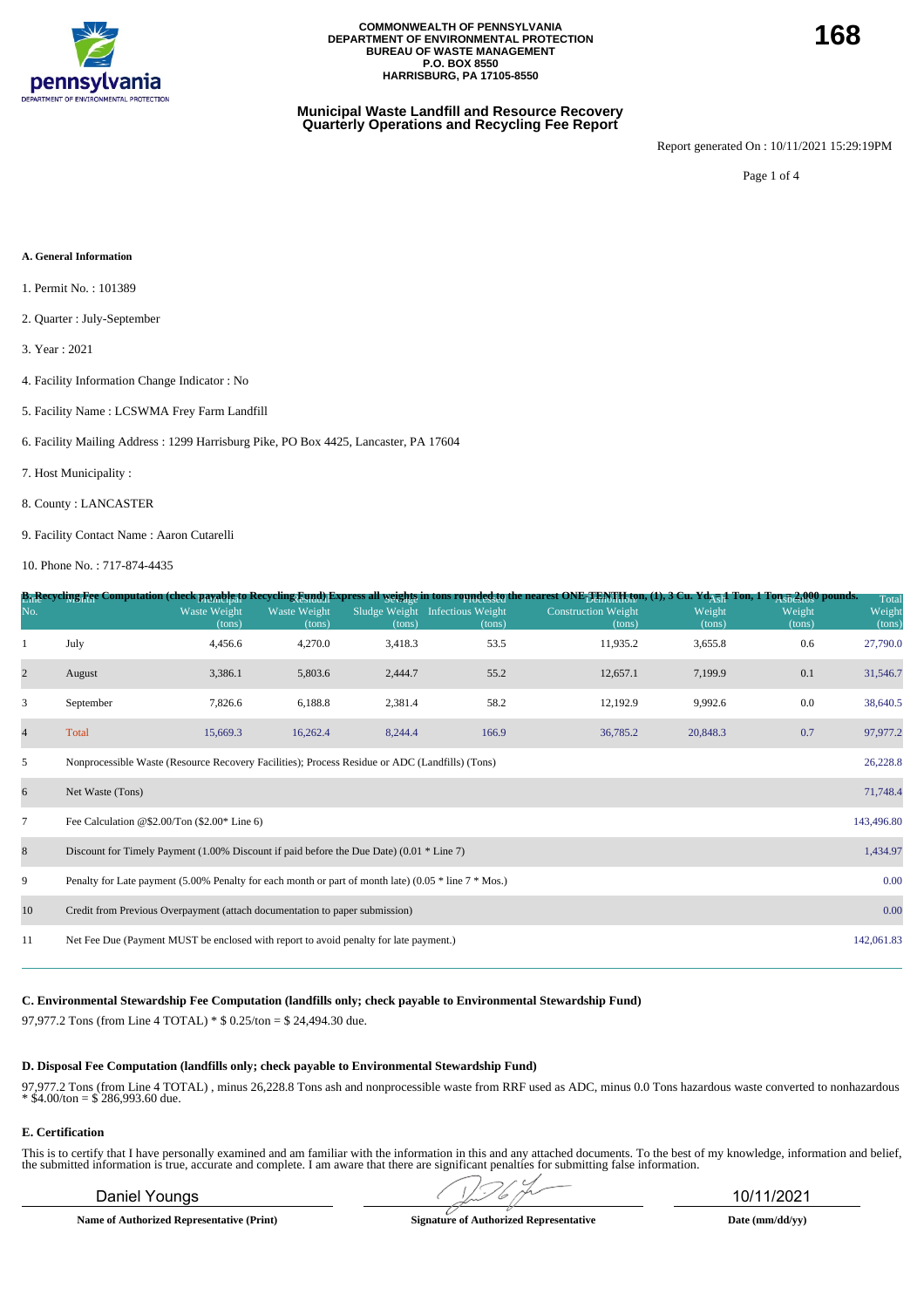

### **Municipal Waste Landfill and Resource Recovery Quarterly Operations and Recycling Fee Report**

Report generated On : 10/11/2021 15:29:19PM

Page 2 of 4

### **A. General Information**

1. Permit No. : 101389

- 2. Month : July
- 3. Year : 2021

4. Page : 1

5. Number of Days of Operation : 27

# **B. Monthly Operations Report**

Complete at least one worksheet for each month in quarter. Complete one line for each county within Pennsylvania from which you received waste and one line for<br>each state from which you received waste. Continue on addition

| Line<br>No.             | PA County Code<br>or State Abbrev.<br>If Out of State | Municipal<br>Waste Weight<br>(tons) | Residual<br>Waste Weight<br>(tons) | Sewage<br>(tons) | Processed<br>Sludge Weight Infectious Weight<br>(tons) | Demolition/<br><b>Construction Weight</b><br>(tons) | Ash<br>Weight<br>(tons) | <b>Asbestos</b><br>Weight<br>(tons) | Total<br>Weight<br>(tons) |
|-------------------------|-------------------------------------------------------|-------------------------------------|------------------------------------|------------------|--------------------------------------------------------|-----------------------------------------------------|-------------------------|-------------------------------------|---------------------------|
| $\mathbf{1}$            | 22                                                    | 0.0                                 | 0.0                                | 0.0              | 0.0                                                    | 3,537.2                                             | 0.0                     | 0.0                                 | 3,537.2                   |
| $\overline{2}$          | 36                                                    | 4,456.6                             | 3,660.6                            | 3,418.3          | 53.5                                                   | 8,360.0                                             | 3,655.8                 | 0.6                                 | 23,605.4                  |
| $\overline{\mathbf{3}}$ | 38                                                    | $0.0\,$                             | 33.1                               | 0.0              | 0.0                                                    | 0.0                                                 | 0.0                     | 0.0                                 | 33.1                      |
| $\overline{4}$          | 67                                                    | 0.0                                 | 576.3                              | $0.0\,$          | $0.0\,$                                                | 38.0                                                | $0.0\,$                 | 0.0                                 | 614.3                     |
| $\mathfrak{S}$          |                                                       |                                     |                                    |                  |                                                        |                                                     |                         |                                     |                           |
| 6                       |                                                       |                                     |                                    |                  |                                                        |                                                     |                         |                                     |                           |
| $\overline{7}$          |                                                       |                                     |                                    |                  |                                                        |                                                     |                         |                                     |                           |
| $\,8\,$                 |                                                       |                                     |                                    |                  |                                                        |                                                     |                         |                                     |                           |
| $\overline{9}$          |                                                       |                                     |                                    |                  |                                                        |                                                     |                         |                                     |                           |
| 10                      |                                                       |                                     |                                    |                  |                                                        |                                                     |                         |                                     |                           |
| $11\,$                  |                                                       |                                     |                                    |                  |                                                        |                                                     |                         |                                     |                           |
| 12                      |                                                       |                                     |                                    |                  |                                                        |                                                     |                         |                                     |                           |
| 13                      | <b>Monthly Total</b>                                  | 4,456.6                             | 4,270.0                            | 3,418.3          | 53.5                                                   | 11,935.2                                            | 3,655.8                 | 0.6                                 | 27,790.0                  |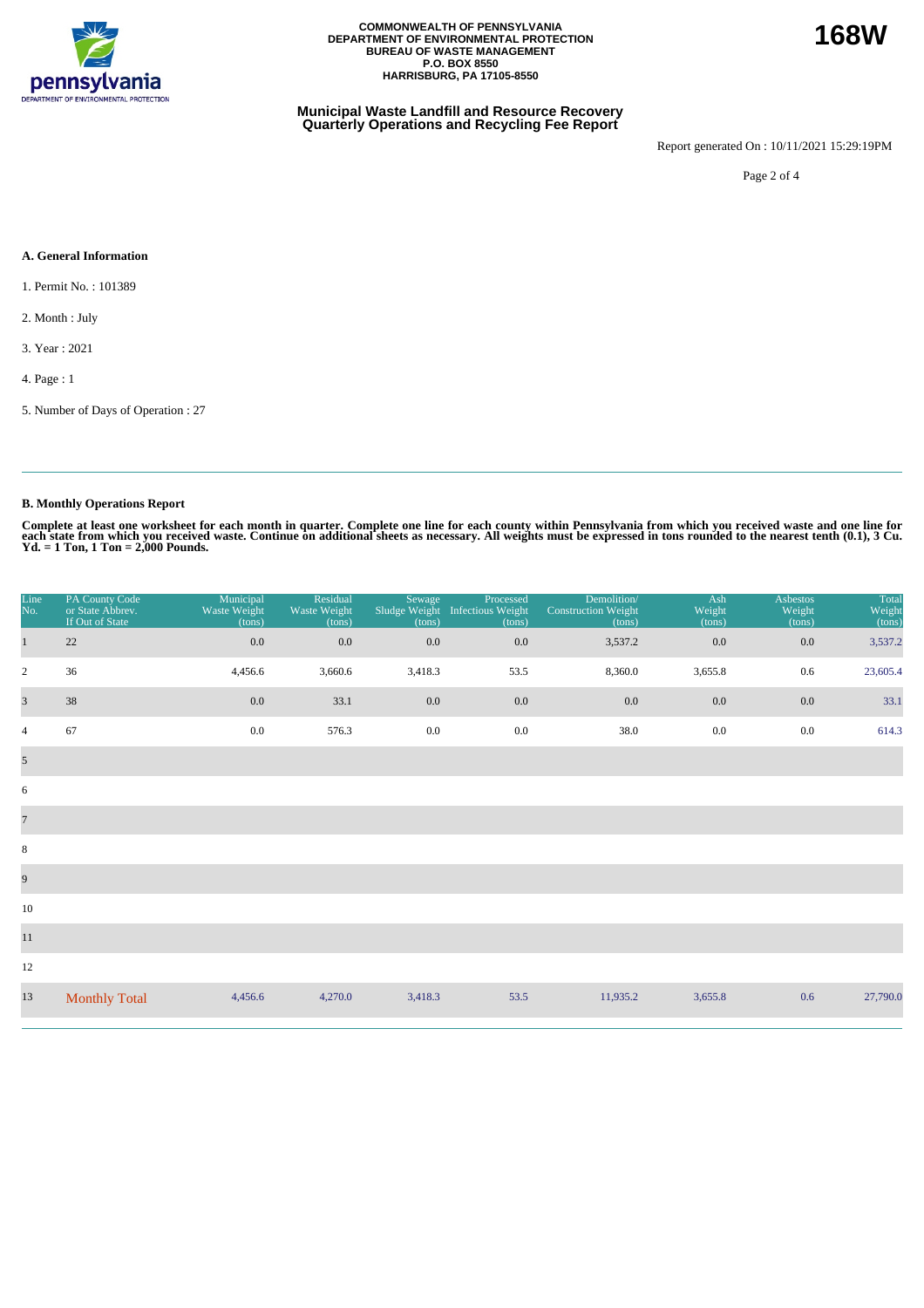

### **Municipal Waste Landfill and Resource Recovery Quarterly Operations and Recycling Fee Report**

Report generated On : 10/11/2021 15:29:19PM

Page 3 of 4

### **A. General Information**

1. Permit No. : 101389

2. Month : August

3. Year : 2021

4. Page : 2

5. Number of Days of Operation : 26

# **B. Monthly Operations Report**

Complete at least one worksheet for each month in quarter. Complete one line for each county within Pennsylvania from which you received waste and one line for<br>each state from which you received waste. Continue on addition

| Line<br>No.             | PA County Code<br>or State Abbrev.<br>If Out of State | Municipal<br>Waste Weight<br>(tons) | Residual<br>Waste Weight<br>(tons) | Sewage<br>Sludge Weight<br>(tons) | Processed<br>Infectious Weight<br>(tons) | Demolition/<br><b>Construction Weight</b><br>(tons) | Ash<br>Weight<br>(tons) | Asbestos<br>Weight<br>(tons) | Total<br>Weight<br>(tons) |
|-------------------------|-------------------------------------------------------|-------------------------------------|------------------------------------|-----------------------------------|------------------------------------------|-----------------------------------------------------|-------------------------|------------------------------|---------------------------|
| $\mathbf{1}$            | 22                                                    | $0.0\,$                             | $0.0\,$                            | 0.0                               | 0.0                                      | 3,031.7                                             | 0.0                     | 0.0                          | 3,031.7                   |
| $\sqrt{2}$              | 36                                                    | 3,386.1                             | 4,781.8                            | 2,444.7                           | 55.2                                     | 9,575.2                                             | 7,199.9                 | 0.1                          | 27,443.0                  |
| $\overline{\mathbf{3}}$ | 38                                                    | 0.0                                 | 17.6                               | $0.0\,$                           | 0.0                                      | 0.0                                                 | 0.0                     | $0.0\,$                      | 17.6                      |
| $\overline{4}$          | 67                                                    | 0.0                                 | 1,004.2                            | $0.0\,$                           | $0.0\,$                                  | 50.2                                                | 0.0                     | $0.0\,$                      | 1,054.4                   |
| $\overline{5}$          |                                                       |                                     |                                    |                                   |                                          |                                                     |                         |                              |                           |
| 6                       |                                                       |                                     |                                    |                                   |                                          |                                                     |                         |                              |                           |
| $\overline{7}$          |                                                       |                                     |                                    |                                   |                                          |                                                     |                         |                              |                           |
| $\,8\,$                 |                                                       |                                     |                                    |                                   |                                          |                                                     |                         |                              |                           |
| $\overline{9}$          |                                                       |                                     |                                    |                                   |                                          |                                                     |                         |                              |                           |
| 10                      |                                                       |                                     |                                    |                                   |                                          |                                                     |                         |                              |                           |
| $11\,$                  |                                                       |                                     |                                    |                                   |                                          |                                                     |                         |                              |                           |
| 12                      |                                                       |                                     |                                    |                                   |                                          |                                                     |                         |                              |                           |
| 13                      | <b>Monthly Total</b>                                  | 3,386.1                             | 5,803.6                            | 2,444.7                           | 55.2                                     | 12,657.1                                            | 7,199.9                 | 0.1                          | 31,546.7                  |